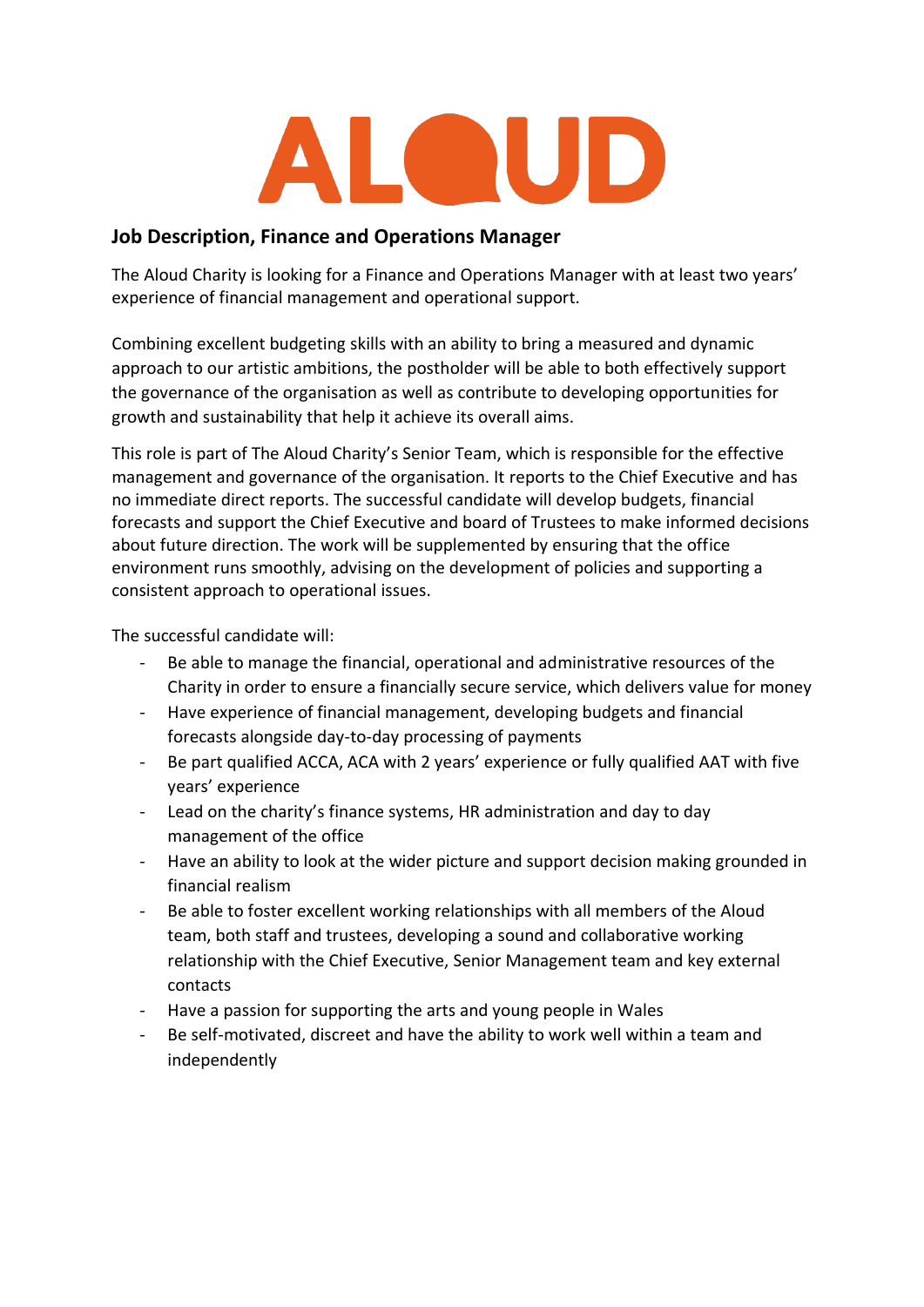# **Tasks & Responsibilities**

#### **Finance Management:**

- 1. Maintain financial records to meet legal requirements and to measure both the inputs and the outcomes of the Charity's financial operations
- 2. Ensure the accurate processing and payment of all invoices, making sure that payments, payment authorisation, and recording of these are in line with the Charity's Policies and Procedures
- 3. Ensure clear safe procedures and scrutiny in relation to cash handling and cash control
- 4. Manage the payroll function of the Charity, ensuring accuracy and compliance with legislation, including full liaison with HMRC and NEST Pensions
- 5. Preparation, submission and payment of quarterly VAT returns
- 6. Be responsible for the provision of efficient and timely quarterly management accounts and management information, including cash flow forecasts, and reporting results against budget.
- 7. Prepare the annual budgets, forecasts and annual financial statements and manage year-end external examiner processes
- 8. Lead on production of annual accounts with external accountants and their approval by the Board of Trustees
- 9. Work with the Senior Team to prepare financial forecasts, looking at new opportunities for income growth as well as providing a realistic eye on what is achievable overall
- 10. Provide challenge and creative solutions to the Senior Team, supporting the Chief Executive to make financially sound decisions that will not compromise the quality of artistic delivery or sustainability of the charity
- 11. Contribute to strategic funding discussions and decisions, bringing budget and cashflow knowledge to these
- 12. Work closely with the Development Team to compile financial information for inclusion in contracts, grant applications, project monitoring and project end reporting
- 13. Support the Development Manager to monitor the charity's income targets and report on the progress of the fundraising strategy
- 14. Work with the Chief Executive to develop a Trading Arm for the charity, particularly the associated financial information and projections for the Commercial Plan
- 15. Produce financial information for the Artistic team as required and provide support in financial matters, budgeting and reporting
- 16. Work with the Artistic Team to ensure appropriate management and spend of project budgets
- 17. Maintain relationship with Companies House and the Charity Commission, providing updates as required, and filing annual returns
- 18. Keep up to date with legal requirements of financial control and payments, ensuring regulatory and legal compliance with HMRC, Charity Commission, Companies House and other relevant bodies' requirements
- 19. Attend Board of Trustee meetings, preparing and presenting reports to the Trustees as required
- 20. Liaise with other external organisations as required (e.g., advisors, bankers etc.)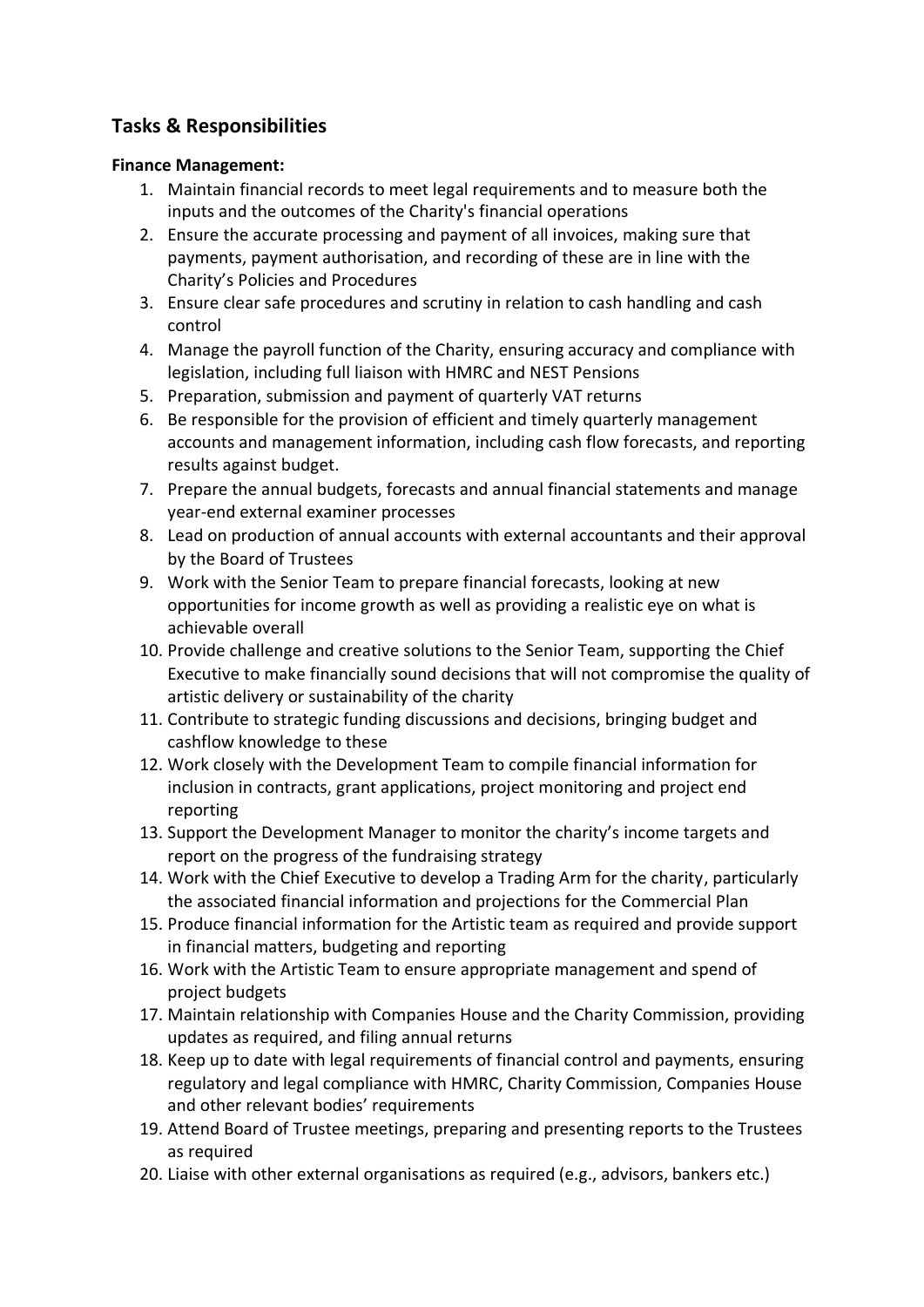#### **Operations Management:**

- 1. Oversee the day-to-day management of the office, including liaison with the landlord, cleaners, utilities and contractors
- 2. Monitor and manage regular support contracts e.g., cleaning, I.T., alarm, telephone. mobile phone and office broadband
- 3. Liaise with the office landlord on office related matters such as rent, Fire Risk Assessment
- 4. Take the lead in monitoring all aspects of the Charity's HR Admin including:
	- i. Recruitment handling and response
	- ii. Monitoring of key HR tools ensuring administrative compliance in relation to holiday entitlement, sickness levels and co-ordinating return to work procedures
	- iii. Assisting the Chief Executive in efficient liaison with the Charity's employment advisors
- 5. Ensure that all aspects of the charity's Health and Safety policy in relation to the office are adequately reviewed and actioned on a regular and consistent basis, including reviewing and updating the company Risk Assessment
- 6. Ensure that Charity-wide policies, including the Risk Register, are updated and monitored on a regular basis and as per annual plan
- 7. Assist the board in policy formulation as detailed in the Scheme of Delegation, as delegated by the Chief Executive Officer, and be responsible for effective implementation as required

### **Everyone at The Aloud Charity is expected to:**

- Work together to achieve the 3-year strategic plan
- Actively support and promote The Aloud Charity's commitment to diversity, inclusion and access in every area of our work
- Adhere to all policies and procedures of The Aloud Charity in every area of work
- Be committed to continuous professional development, maintaining any professional memberships as appropriate
- Proactively share knowledge and skills to develop the understanding or skills of colleagues, Trustees and volunteers
- Maintain an awareness of how their work impacts upon fundraising and individual giving
- Maintain an awareness of the budgets in place for activities and ensure that income streams are capitalised on
- Understand how their work feeds into the Communications and Fundraising **Strategies**
- Develop content for press and media
- Support evaluation and impact reporting
- Mitigate the environmental impact of their work
- Attend team meetings, other company meetings, training events and initiatives as required
- Undertake any other duties which from time to time may be required by the charity (The Aloud Charity is run by a small team carrying out a wide range of operations and occasionally it may be necessary for the post-holder to cover for other team members or to help with the other operations of the charity)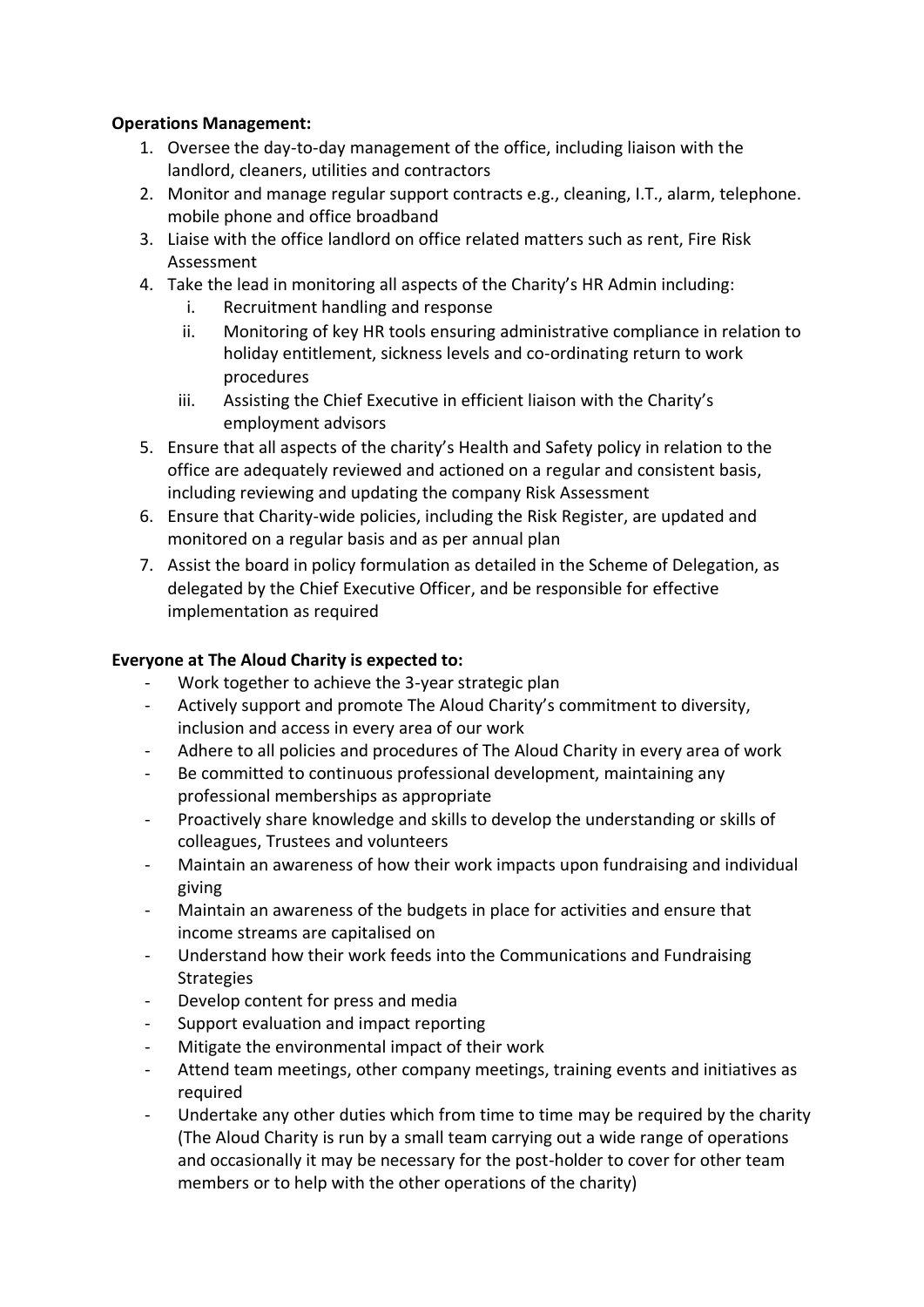# **Experience and skill requirements**

|                                                                        | Essential    | Desirable    |
|------------------------------------------------------------------------|--------------|--------------|
| Experience of financial management including preparing management      | $\checkmark$ |              |
| accounts and providing financial forecasts and in line with            |              |              |
| organisational ambitions                                               |              |              |
| Part qualified ACCA, ACA with two years' experience or fully qualified | $\checkmark$ |              |
| AAT with five years' experience                                        |              |              |
| Experience of accounting packages and software to support              | $\checkmark$ |              |
| management and monitoring of accounts                                  |              |              |
| Experience of successfully implementing financial plans,               | $\checkmark$ |              |
| understanding and managing the risks associated with these             |              |              |
| Experience of preparing and managing budgets and being held            | $\checkmark$ |              |
| accountable for these                                                  |              |              |
| Ability to work on own initiative to meet objectives and deadlines     | $\checkmark$ |              |
| across a wide range of tasks, maintaining high organisational skills   |              |              |
| Highly IT literate, with advanced Excel skills and experience of using | $\sqrt{}$    |              |
| Microsoft Office                                                       |              |              |
| Experience of effective relationship management to support overall     | $\sqrt{}$    |              |
| organisational effectiveness                                           |              |              |
| Experience of working in the charity and / or arts sector              |              | $\checkmark$ |
| Preparation of financial papers for Board of Trustees (or equivalent)  |              | $\checkmark$ |
| Experience of maintaining relationships with Companies House,          |              | $\checkmark$ |
| Charity Commission, HMRC and Accountants                               |              |              |
| <b>Experience of Xero accounting</b>                                   |              | $\sqrt{}$    |
| Experience of supplier relationships                                   |              |              |
| Experience of managing payroll and HR admin                            |              |              |

# **Personal Specification**

|                                                                  | Essential    | Desirable |
|------------------------------------------------------------------|--------------|-----------|
| Understanding of and commitment to the work of The Aloud         | $\checkmark$ |           |
| Charity                                                          |              |           |
| A commitment to the principles of equalities and diversity       |              |           |
| Highly organised with the ability to organise, plan and manage a | $\checkmark$ |           |
| wide range of projects, prioritise own workload and meet         |              |           |
| deadlines                                                        |              |           |
| Ability to work alone and as part of a team                      | √            |           |
| Ability to think creatively and proactively                      |              |           |
| Ability to be patient and discreet                               | $\checkmark$ |           |
| Ability to communicate in Welsh - written and verbal             |              |           |